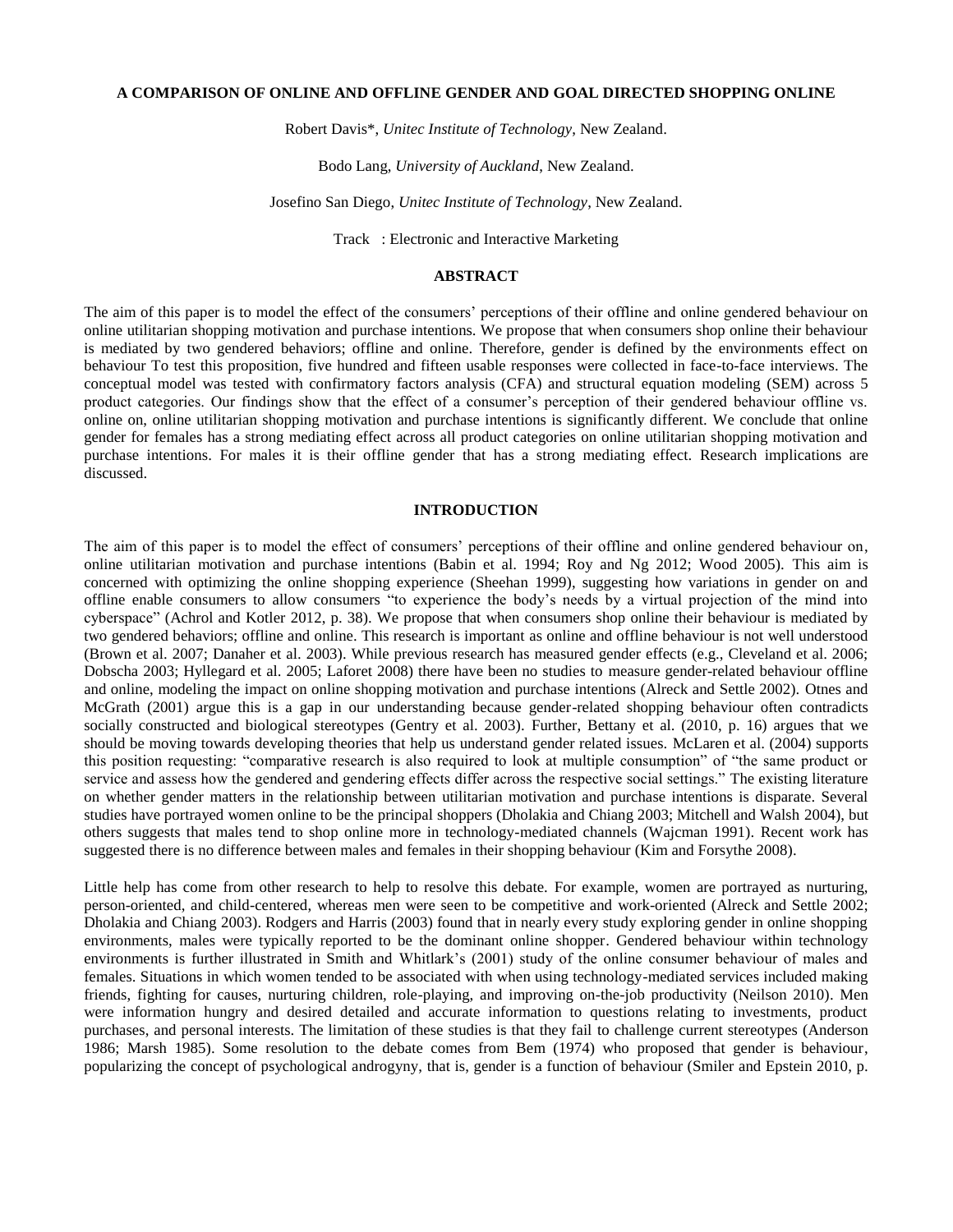134). Smiler and Epstein (2010) have cautioned against its use because of it psychometric properties and argued that this approach to measuring gender is over 30 years old and out of date compared to today's social environment. To help reconcile this debate we model the effect of the consumers' perceptions of their offline and online gendered behaviour on utilitarian motivation and purchase intentions. We suggest that the variation may be constructed by the context in which the consumer exists, that is, gender offline or online. Therefore, our research question is: Does gender (online and offline) matter in the relationship between utilitarian motivation online and purchase intentions online?

The contribution of this research is three-fold. We conceptualize and measure gender in different environments and model the impact of these differences on shopping motivation and purchase intention. This is important because there is no empirical evidence that supports the hypothesis that a consumer's gender is the same offline and online. The measurement of gender in this way has also not been done before and its effects on shopping motivation are unclear. Furthermore, marketers may be incorrectly assuming that, in the design of their strategies, no account should be taken of gender differences. This study will also help marketers to understand the different ways in which males and females may exhibit cross-gender perceptions of techno-consumption. This could provide further insight into some of the key situations that drive men and women to use technology-mediated channels. This paper is structured as follows. To build our conceptual model and hypotheses, we first discuss the importance of shopping motivation in terms of utilitarian consumption and gendered behaviour. This leads to our conceptual model and hypotheses. The methodology precedes our data analysis and discussion of the results and their implications.

## **CONCEPTUAL MODEL AND HYPOTHESES**

In this research we first posit that, in the relationship between a consumer's utilitarian motivation to shop online and retail purchase intentions, gender will have a mediating effect. Gender behaviour will differ because of the environment in which the consumer shops, that is, whether online or offline (Brown et al. 2007; Noble et al. 2006). This proposition is supported by Sengupta et al. (2002) and Argo et al. (2006) and, who found empirical evidence that a consumer's gender related behaviour will vary because of the effect of symbolic consumption and social comparison. Offline a male engages in what society perceives to be typical male behaviors. These male traits diminish online: he is able to break free of (1) the gender constraints and comparisons rooted in society (Berger and Luckmann 1967; Mitchell and Walsh 2004; Thompson 1996) and (2) restraints defined by biological determinism (Dobscha 2003; Gentry et al. 2003; Martin 2003). He is able to change his behaviour online because there is no physical interaction (Davis et al. 2000). He is able to participate in female-oriented chatrooms, browse for and purchase female-oriented products such as skincare supplies, and even develop an online relationship with another male. Once the online experience is over, he then reverts back to his male self. Second: the importance of utilitarian shopping motivations (Holbrook 1982, Holbrook and Hirschman 1982; Holbrook and Gardner 1998) offline and online (Childers et al. 2001; Wood 2005). Motivations for retail shopping can differ, depending on whether the consumer's motivation is primarily experiential (hedonic) or goal-directed (utilitarian) (Wang 2007).

A utilitarian approach at its extreme is associated with terms such as task-oriented, instrumental, rational, and efficient and is also defined by Ahtola (2001) as an attitude pertaining to the usefulness, value, and wiseness of a particular behaviour as exhibited by a consumer. Utilitarian motives usually reflect a work mentality (Babin et al. 1994) and are dependent on whether the task at hand was accomplished. The consumer employing a utilitarian approach will thus experience greater levels of satisfaction once they feel they have made an efficient and purposeful purchase especially if done in a fastidious manner. Dholakia (1999) observes that the motivations and approaches taken towards shopping are reflected by the cultural and socialization conditions surrounding the consumer. Since gender is also culturally derived (Palan 2001), it is assumed that the cultural understandings of what is masculine and what is feminine will be associated with the approach taken towards shopping. Since shopping is categorized mainly as a female-oriented activity (Dholakia 1999) and is reported by women to help them relax, socialize and to enhance a special occasion (Buttle and Coates, 1984), the literature promotes that femaleoriented consumers will be associated with hedonic rather than utilitarian shopping behaviour (Dittmar et al. 2004).

A consumer employing hedonic feminine behaviour may tend to savor the shopping experience by participating in the online chat rooms and reading book reviews. Men want detailed and accurate information about the products they wish to purchase, yet they are not willing to work very hard to get it (Smith and Whitlark 2001). Thus, the literature argues that masculineoriented customers will be associated with utilitarian shopping behaviour (Dittmar et al. 2004), wanting to complete the task of shopping with minimum time and effort. A key proposition of this research is that consumers may display different gender orientations online compared to their offline social and biological construction, challenging what Cockburn and Ormrod (1993) showed technology related gender symbolism. The Internet in contrast has allowed consumers greater freedom of expression in their gender (Chen et al. 2002). McLaren et al. (2004, p. 149) argues that the Internet provides an "escape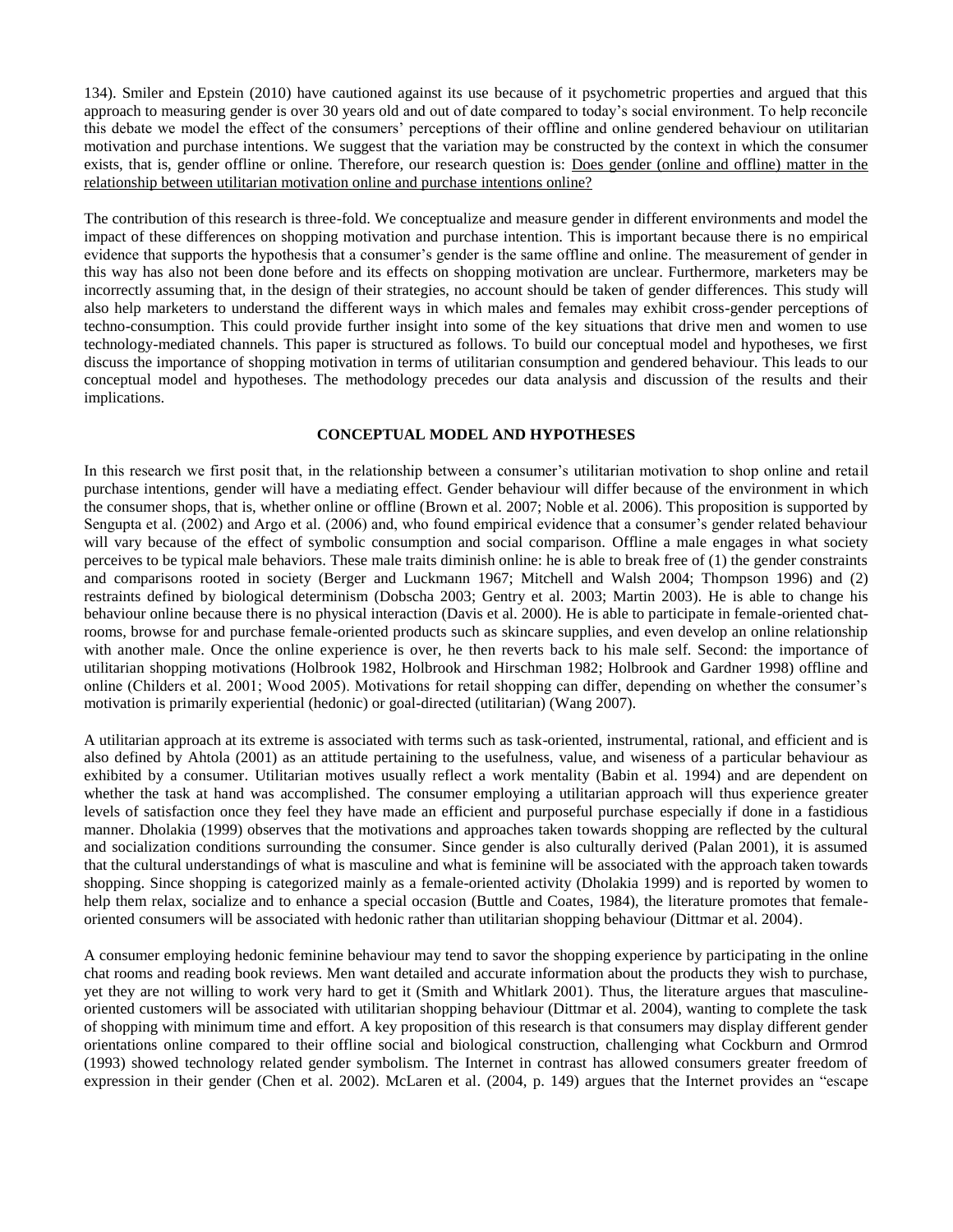route" from the "cultural constrictions of gender." Kozinets et al. (2003) and Schau and Muniz (2003) argue for prosthetic feminism online promoting gender online as the private androgynous self (Argo et al. 2006) that is more akin to their own gendered symbolic consumption (Sengupta et al. 2002). Therefore, given these two key research propositions, we model the mediating effect of the consumers perceived gender behaviour (offline and online) on utilitarian shopping motivation online and purchase intentions online (Figure 1). In our model we have three distinct pathways: (1) the Mediated Gender Pathways where the relationship between motivation and purchase intention is mediated by offline *or* online gender (Path a and Path b) and, (2) Control Pathways which shows the relationship between motivation and offline *or* online gender (Path a) and, offline *or* online gender and purchase intentions (Path b) and, (3) the relationship between motivation and purchase intention is *not* mediated by offline *or* online gender (Path c). Our hypotheses are in Table 2 with a summary of the key results.

## **METHODOLOGY**

Five-hundred and fifty consumers responded face-to-face to a questionnaire. All consumers who walked past the interviewers were considered to be potential respondents. The interviewers were rotated around four locations in Auckland (New Zealand); east, west, south, and north. Every potential respondent was asked to participate so they had an equal chance to complete the survey. Those that agreed to participate were asked to respond to a structured questionnaire. Respondents were screened with the following question: Have you bought anything online in the last 6 months? The survey yielded 515 usable responses. Around two thirds (63%) of respondents had shopped between 1 to 5 years online and females (61%) and males (65%) did not differ much in this regard. The characteristics of the sample are broadly consistent with the national population statistics (www.stats.govt.nz). Fifty-two per cent of the respondents were male and 48% were female. The majority of the respondents (58%) were 25 years and under. About 48% of the respondents have received a college degree and 57% were single. Thirty-seven per cent are NZ European and 42% of the respondents are fully employed. Thirty-five per cent of the respondents have an annual income of within the \$30,001 - \$50,000 range. The questionnaire was designed with the data collection method in mind. That is, it was purposefully designed to be suitable for street intercept, face-to-face interviews. Throughout the whole questionnaire, a seven point scale was used to measure the constructs of interest  $(1 - "Strongly")$ Disagree",  $7 =$  "Strongly Agree"). In this study we measure gender in 2 ways: (1) The consumers' perceptions of their gender while shopping (1) online on a 7 point scale and (2) offline on a 7 point scale (Avery 2012; Bettany et al. 2010; Smiler and Epstein 2010; McLaren et al. 2004; Beere 1990) and (2) sex in our measure of gender: if they are biologically male or female (Smiler and Epstein 2010). In this study we use this to test our hypotheses across: (1) 5 product groups and (2) 3 groups of sex (overall male/female, male and female). We used the Babin et al. (1994) scale to measure utilitarian shopping motivation online (Reynolds et al. 2012). The original product groups included in the survey were similar to those used by Nielsen [\(http://nz.nielsen.com\)](http://nz.nielsen.com/).

#### **RESULTS**

The analysis had three stages. The first stage was to conduct an exploratory factor analysis (PCA) to distil the product items into groups. Second and third, the analyses tested the proposed conceptual model with confirmatory factor analysis (CFA) and structural equation modeling (SEM). The process was to conduct separate measurement models for each latent variable and then to create the structural model. The approach was employed as we wanted to use an analysis method that not only supported model refinement but also had the ability to rigorously assess model fit across our ten models (Kline 1998). Before data analysis was started, initial data screening was carried out for missing values and outliers, and the normality of the dataset was tested. In our analysis, we utilized a combination of Microsoft Excel 2007 software, PASW Statistics 19 and Analysis of Moment Structures (AMOS 19) (Arbuckle 2010) for structural equation modeling (SEM). The reporting of our results is consistent with other authors (e.g., Bagozzi and Yi 2012; Jepsen 2007). The appendix shows the full results of the study.

#### *Exploratory Factor Analysis*

The questionnaire included 27 product items. In order to group the product items an exploratory factor analysis was used (e.g., Brakus et al. 2009). The Kaiser Meyer Olkin (KMO) value was 0.90 and is well over the required minimum (Hutcheson & Sofroniou, 1999, p. 224-225). The individual item KMO values for all variables are in the range of 0.80 to 0.90. Bartlett's test is also highly significant (p<0.001). Therefore, a factor analysis is appropriate. We conducted a factor analysis using a Varimax rotation. Five factors were derived and we included items that had a loading of greater than 0.34. The Cronbach's Alpha measure of internal consistency and reliability of the factors were satisfactory (Nunnally, 1978). Factors 1, 4 and 5 were highly significant based on a scree plot (variance explained  $= 43\%$ ) with all 5 factors accounting for 50% of the variance explained. The 5 product categories derived from the factor analysis procedure were: (1) Group 1: Consumer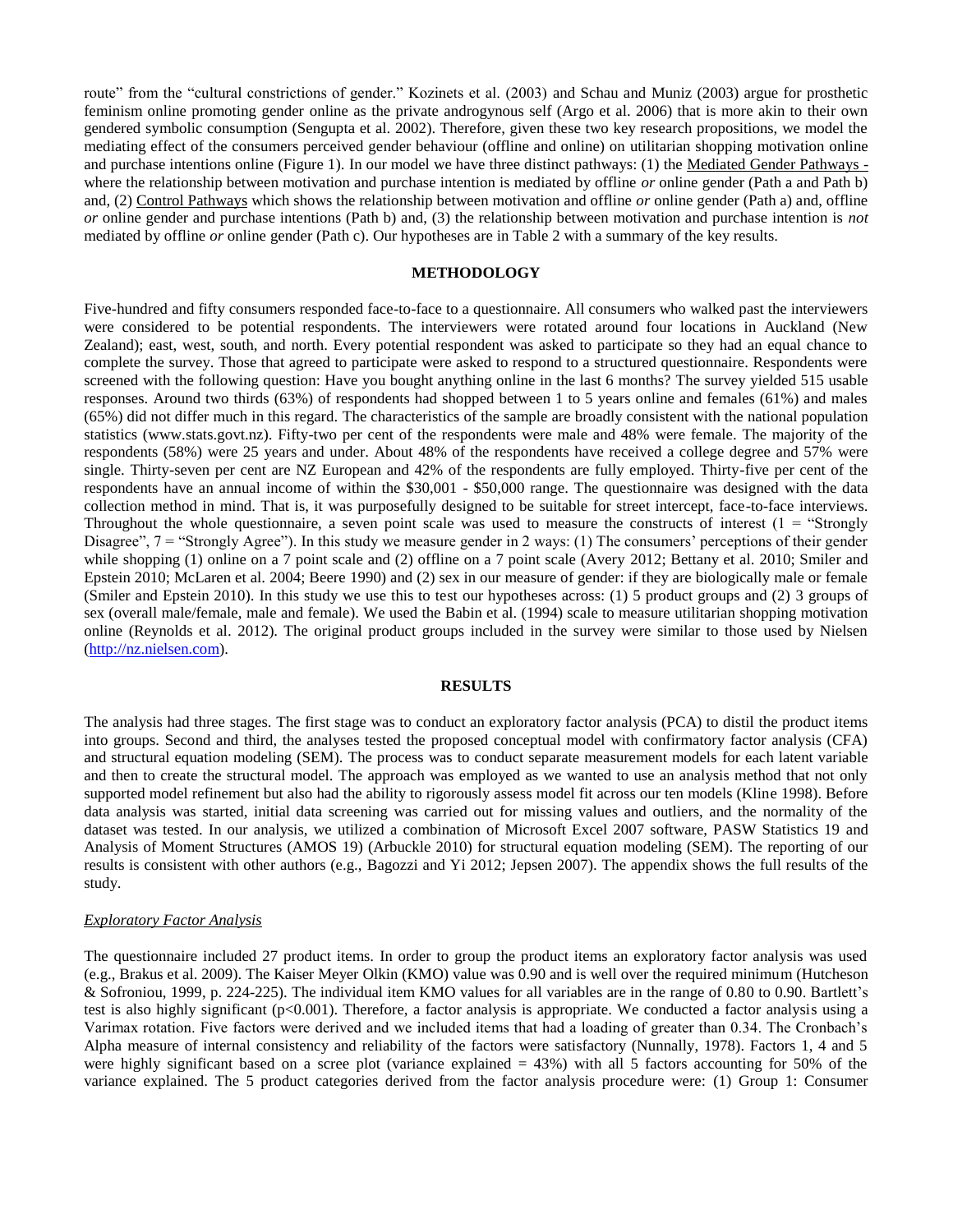Electronics, Computer Hardware/Software, Electronic Games/Consoles, (2) Group 2: Entertainment (Movies DVDs/videos, Recorded music, Entertainment) and Clothing/shoes, (4) Group 3: Travel Related Services, Airline Tickets, Books/Magazines, (3) Group 4: Cars, Collectibles, Insurance, Sports Equipment, Stocks/Shares, Toys, Vehicle Accessories and, (5) Group 5: Art, Flowers, Food, Furniture, Garden, Health and Beauty, Home Appliances, Jewellery, Ornaments. We found these product groups to be generally consistent with previous research on gender and product choice (McDonagh and Weightman 2002; Dholakia and Chiang 2003).

# *Confirmatory Factor Analysis (CFA)*

The convergent and discriminant validity of the constructs were tested using the confirmatory factor analysis (CFA) that combined all constructs concurrently. Maximum likelihood estimation (MLE) was used to fit the models (Pampel 2000). Construct refinement was enabled by an analysis of covariance residuals and modification indices, and exclusion of items until the goodness-of-fit was achieved, while maintaining theoretical meaningfulness. Following Bagozzi and Yi (2012) and Baumgartner and Homburg (1996) the following measures were used to assess the model fit: Goodness-of-Fit Indices, chisquared  $(X^2)$ , the comparative fit index (CFI) and normalized fit index (NFI). For CFI and NFI, values close to 1 are indicative of good model fit (Bentler 1990). The root mean square errors of approximation (RMSEA) was calculated for the overall model and according to Bentler (1990), values below 0.05 indicate close fit and values up to 0.08 are reasonable. Finally, the standardized root mean squared residual (SRMR) as described by Hu and Bentler (1995) computes how much the model explains the correlations to within an average error. The final measurement models show a reasonably good fit and most of the fit indices are above or close to the required minimum threshold level. The ratio of minimum discrepancy to degree of freedom (chi-square/d.f. ratio) should be less than 5 or preferably less than 2 (Bentler 1990). The GFI index is above the threshold of 0.90 and CFI is close to 1 (Bentler, 1990) for every construct. Composite reliability is an indicator of the shared variance among the set of observed variables used as indicators of a latent construct (Bacon et al 1995). The two items included in utilitarian motivation were: (1) respondents accomplished what they wanted to do on this online shopping trip; and (2) while shopping online, respondents found just the item(s) they were looking for. The two items included in UT were: (1) respondents accomplished just what they wanted to on this shopping trip; and (2) while shopping online, respondents found just the item(s) they were looking for. The construct reliability for these UT items was computed to be 0.75, above the recommended value of 0.70 or higher. In addition, the coefficient alpha value was 0.75, above the threshold value of 0.70 that Nunnally (1978) recommends. Moreover, the average variance extracted (AVE) value was 0.60, which is above the recommended threshold of 0.5 (Chin 1998; Fornell and Lacker 1981).

## *Structural Equation Modeling*

Our results showed adequate model fit across or measures (GFI, CFI, TLI, RMSEA, SRMR, X<sup>2</sup>/DF) for all our model variations across the 5 product groups when modeling the relationship between utilitarian shopping motivation online and online purchase intentions, as well as the mediating effect of gender (offline and online) (Bagozzi and Yi 2012; Baumgartner and Homburg 1996). Table 1 gives details of the model fit results. Overall, when manipulating product group and gender our results compare 30 competing models.

# *Results Summary*

Table 2 summaries the results across our hypotheses and models. We conclude the following:

- 1. Utilitarian shopping motivation online has a significant effect on gender (online) overall. Strongly for females but not for males.
- 2. Gender (online) has a significant effect on purchase intentions online.
- 3. Utilitarian shopping motivation online has a significant effect on purchase intentions online mediated by gender (online) overall and strongly for females but not for males.
- 4. Utilitarian shopping motivation online has a significant effect on purchase intentions online overall and for males but not for females (online and offline gender model).
- 5. Utilitarian shopping motivation online has a significant effect on gender (offline) for males but not overall and for females.
- 6. Gender (offline) has a significant effect on purchase intentions online overall (weak) but strongly for males and females.
- 7. Utilitarian shopping motivation online has a significant effect on purchase intentions online mediated by gender (offline) for males but not overall and for females.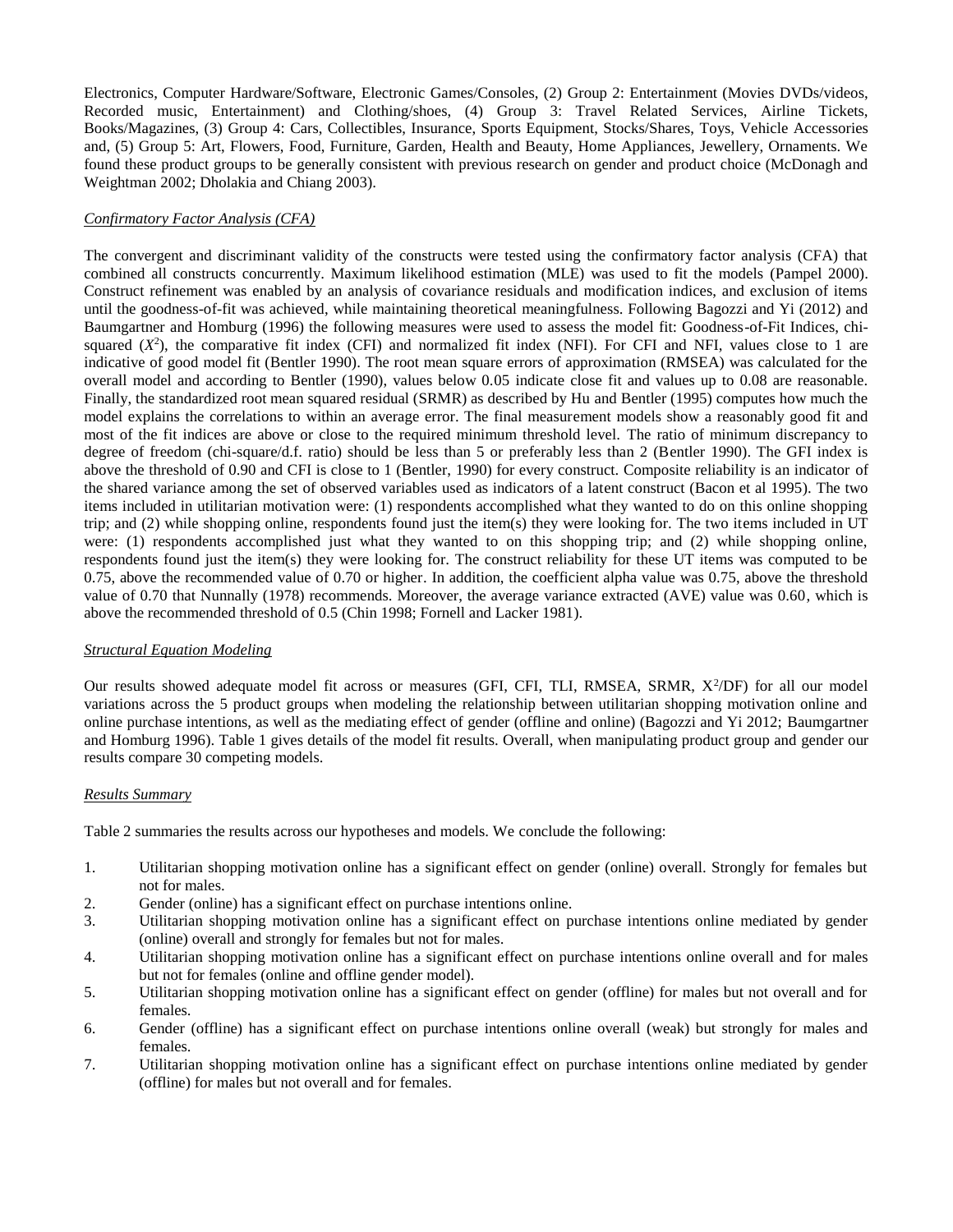#### **DISCUSSION**

In this study we measured whether gender matters in the relationship between utilitarian motivation and purchase intentions online. Our findings show that the effect of a consumer's perception of their gendered behaviour offline vs. online on, online utilitarian shopping motivation and purchase intentions is significantly different. We conclude that online gender for females has a strong mediating effect across all product categories on, online utilitarian shopping motivation and purchase intentions. For males it is their offline gender that has a strong mediating effect. Therefore, female gendered behavior online is oriented by the notion of rational thought and process of structured decision making based upon known outcomes and set constraints. Because the online and offline gender effect varies in its effects we argue that this challenges the definition of gender in shopping in terms of social construction and biological determinism (Caterall and MacLaran 2002). This is supported by Kozinets et al. (2003, p. 92) argument online for "maneuvering…of gender positions." Schau and Muniz (2003, p. 93) point out gender online is a performance. This may be because gender offline for females is strongly oriented hedonic value. When females choose to purchase online they become more rational and goal directed in their behavior. The differences in gender position could also be attributed to the fact that the online environment is a hidden platform for experiences, allowing gender variation to play a more important role in that experience. In sum, online environments enhance particular motivations and associated gender behaviors (Bardhi and Arnould, 2005). With the added discretionary nature consumers are able to maintain their anonymity, exhibiting their desired behaviors without any form of social constraints or criticisms.

Given this proposition, Argo et al. (2006) argues that suggest that consumers may change, misrepresent or 'lie' about their gender online (private self) compared to offline (public self) because of self-threatening social comparison. Social comparison in terms of gender threatens the public and privates selves and is the consumers' way to challenge social constructivism and biological determinism online. Misrepresenting purchase behavior helps to create a positive self-image in social interactions and experience different or more consistent gender orientations. In this way individuals tend to encode information in terms of gender (Bem, 1974). Achrol and Kotler (2012, p. 39) provide a summary argument: "the digital world will offer nearly endless possibilities of shaping life and experiences so that the physical world will pale in significance and may well become a secondary world in which our bodies live wired to a digital reality…We stand at the threshold of a virtual world of experiences and an incredible expansion of the science by which experiences are experienced." We also suggest that difference between gender orientation on vs. offline could be attributed to homophily (Brown et al. 2007, p. 9) who argue that: "homophily of an interpersonal relationship, as based on an evaluation of individual characteristics, is not particularly relevant in an online context…. it is notions of shared group interests and group mind-set, evaluated at the level of the Web site itself, which drive online homophily." Therefore, it could be suggested that for females and males, interpersonal relationships tend to be grounded offline. In contrast when females want to transact online they become more strongly oriented around the online service offering; rationally evaluating the online brand with their known objectives and set constraints.

## **MANAGERIAL IMPLICATIONS**

The major practical implication of this study is to acknowledge that consumers with strongly female orientation online will place a greater importance and emphasis on consumption that fulfills task-oriented outcomes which meet a desired end-state. Traditionally online marketers would have associated this type of behavior offline and online with consumers who are strongly male. Possibly, consumers online who are more female online use the offline shopping environment to explore and socially interact in the consumption experience. To transact they may shift online to obtain the best value or lowest price. Marketers need to find ways to channel these consumers offline, online (Davis and Sajtos 2008). For example, using advertising through the television channel to stimulate the consumers use of their smartphone for shopping online with the right deal to complete the transaction. Marketers may also necessitate the need to revise traditional definitions of gender. It has implications for measuring a consumer's gender within technology environments as opposed to the consumer's gender being stated in a customer profile. Such an approach may provide a more meaningful assessment for digital marketers.

## **RESEARCH IMPLICATIONS**

The main limitations of our study relate to a lack qualitative work to help explain our results. We suggest using a grounded theory approach to further explore gender's role in shopping motivation and purchase decisions online. Further, work should also clarify differences in online and offline behaviour through a link to actual purchase behaviour. Also, utilitarian consumption online is only one aspect of a consumer's motivation to shop online. For example, the individual as well as the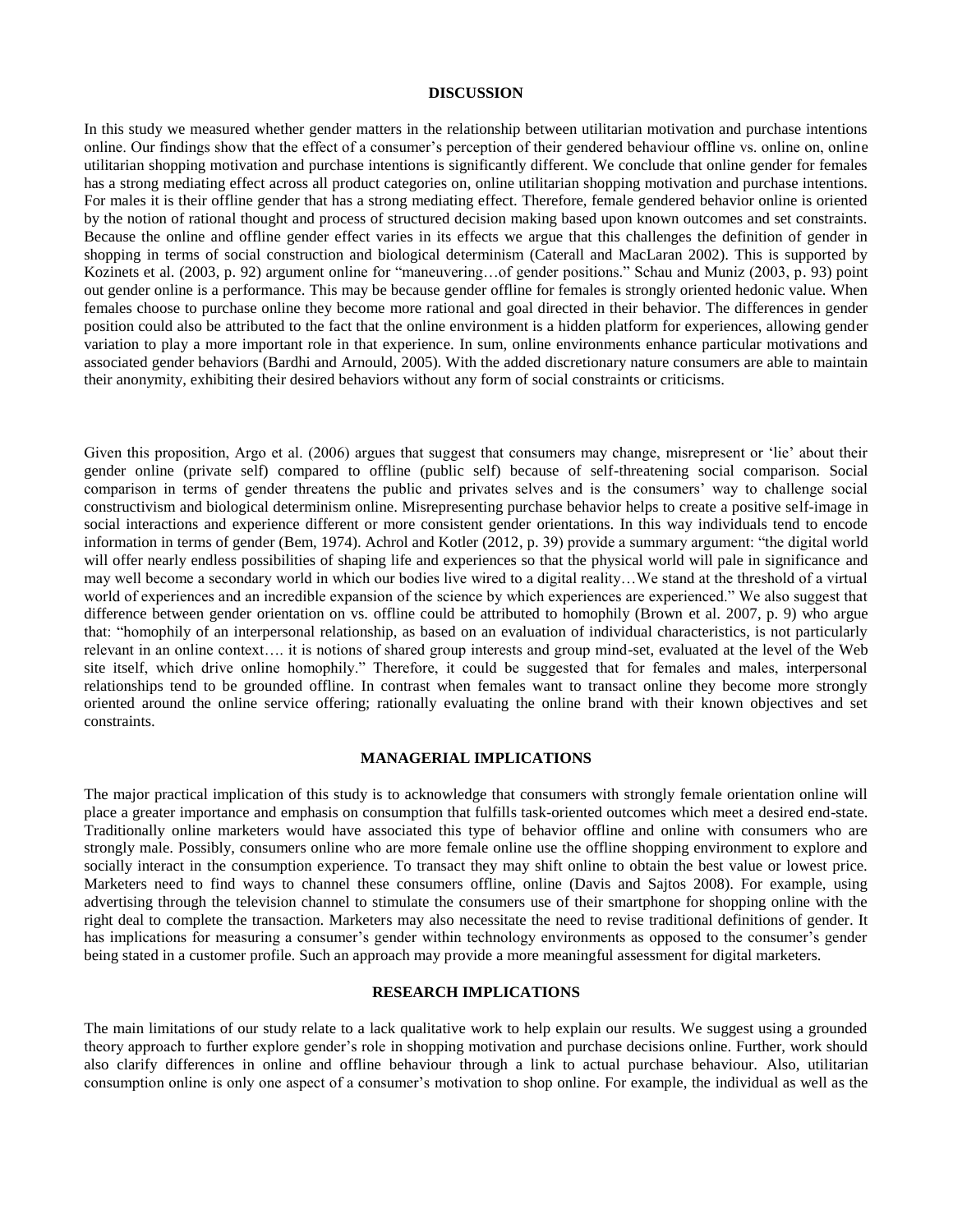combined effects of: cognitive style, trust and techno-consumption (Van Slyke et al. 2002). Second, the misrepresentation of gender online and offline raised the issue of authenticity. This is a particular issue when transactions are enacted online. Rose and Wood (2005, p. 284) argues "the connectedness of objects to highly valued elements of consumers' lived experience grounds judgments of authenticity in the "real" world." This raises the question that when gender is manipulated online and offline what environment most influences the consumer's judgments of a true lived experience and thus their evaluation of the authentic. Consumers may desire to disrupt the authentic and symbolically redefine their gender. A performance of the 'cannibalization' of self: to escape from a self-threatening social comparison (Argo et al. 2006). This research is about online shopping but what about ubiquitous markets and the iPad and iPhone? We also suggest that to increase our emphasis on gender in consumer behaviour research that we look beyond generic products and perceptions of gendered behaviour: (1) feminism (Wilkes and Laverie 2007); (2) leisure (golf; McGinnis et al. 2012); (3) masculinity (Harrison and Gentry 2010); and (4) conspicuous consumption.

**FIGURE 1. CONCEPTUAL MODEL**

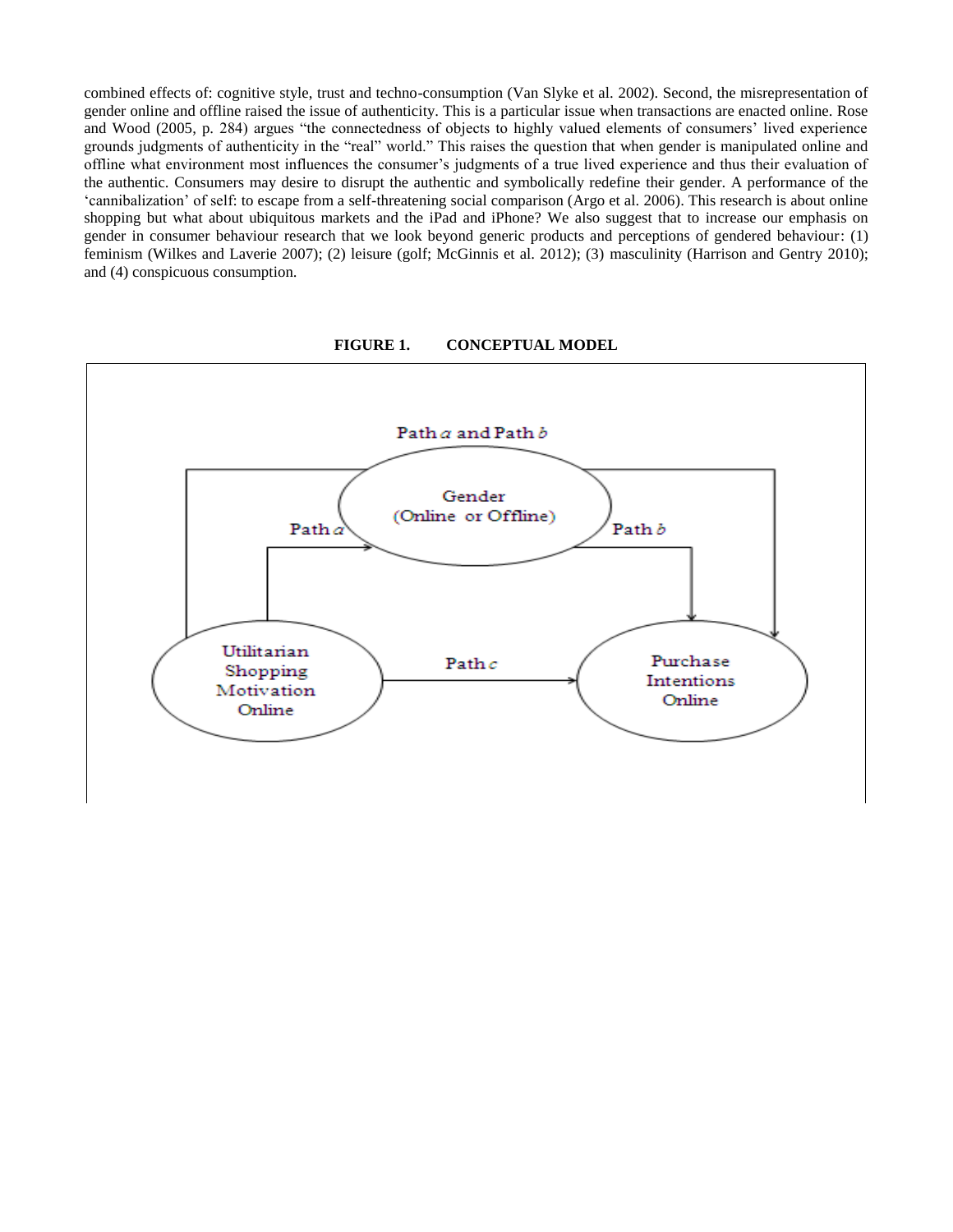# **TABLE 1. MODEL FIT (ON = ONLINE, OFF = OFFLINE)**

|                |                                 |                | n=515 (Male and Female) |                              |            |      |            |       | $n=268$ (Male only) |              |                                        |            |      |      | $n=247$ (Female only) |             |          |                               |            |      |      |       |             |
|----------------|---------------------------------|----------------|-------------------------|------------------------------|------------|------|------------|-------|---------------------|--------------|----------------------------------------|------------|------|------|-----------------------|-------------|----------|-------------------------------|------------|------|------|-------|-------------|
|                | Model                           | Group          | $\aleph$                | $\frac{X_2}{\mathrm{Ratio}}$ | <b>EED</b> | ПЦ   | <b>GFI</b> | RMSEA | <b>SRMR</b>         | $\mathbb{X}$ | $\frac{X_2 / \text{DF}}{\text{Ratio}}$ | <b>CHI</b> | LIL  | GFI  | RMSEA                 | <b>SRMR</b> | $\chi^2$ | $X_2/\, \mathrm{DF}$<br>Ratio | <b>CHI</b> | П    | GFI  | RMSEA | <b>SRMR</b> |
| $\mathbf{1}$   | Utilitarian<br>/Gender<br>(ON)  |                | 36.42                   | 3.04                         | 0.97       | 0.95 | 0.98       | 0.06  | 0.03                | 29.74        | 2.48                                   | 0.96       | 0.92 | 0.97 | 0.07                  | 0.03        | 20.67    | 1.72                          | 0.98       | 0.96 | 0.98 | 0.05  | 0.04        |
| $\overline{2}$ | Utilitarian<br>/Gender<br>(OFF) |                | 41.34                   | 3.45                         | 0.97       | 0.94 | 0.98       | 0.07  | 0.03                | 34.96        | 2.91                                   | 0.95       | 0.92 | 0.97 | 0.09                  | 0.04        | 22.99    | 1.92                          | 0.97       | 0.95 | 0.97 | 0.06  | 0.04        |
| 3              | Utilitarian<br>/Gender<br>(ON)  | $\overline{2}$ | 25.98                   | 2.17                         | 0.98       | 0.96 | 0.99       | 0.05  | 0.03                | 31.66        | 2.64                                   | 0.93       | 0.90 | 0.97 | 0.08                  | 0.04        | 13.63    | 1.05                          | 0.99       | 0.99 | 0.99 | 0.01  | 0.04        |
| 4              | Utilitarian<br>/Gender<br>(OFF) |                | 22.45                   | 1.87                         | 0.98       | 0.97 | 0.99       | 0.04  | 0.03                | 34.63        | 2.89                                   | 0.93       | 0.90 | 0.97 | 0.08                  | 0.04        | 11.26    | 0.94                          | 0.99       | 0.99 | 0.99 | 0.01  | 0.03        |
| 5              | Utilitarian<br>/Gender<br>(ON)  | 3              | 10.71                   | 1.53                         | 0.99       | 0.97 | 0.99       | 0.03  | 0.03                | 10.14        | 1.45                                   | 0.98       | 0.96 | 0.99 | 0.04                  | 0.04        | 11.75    | 1.68                          | 0.97       | 0.94 | 0.99 | 0.05  | 0.04        |
| 6              | Utilitarian<br>/Gender<br>(OFF) |                | 7.61                    | 1.09                         | 0.99       | 0.99 | 0.99       | 0.01  | 0.02                | 14.43        | 2.06                                   | 0.96       | 0.91 | 0.98 | 0.06                  | 0.04        | 10.15    | 1.45                          | 0.98       | 0.96 | 0.99 | 0.04  | 0.05        |
| 7              | Utilitarian<br>/Gender<br>(ON)  | $\overline{4}$ | 73.75                   | 2.17                         | 0.97       | 0.96 | 0.97       | 0.05  | 0.04                | 78.60        | 2.31                                   | 0.93       | 0.91 | 0.95 | 0.07                  | 0.05        | 48.75    | 1.48                          | 0.98       | 0.97 | 0.96 | 0.04  | 0.04        |
| 8              | Utilitarian<br>/Gender<br>(OFF) |                | 72.07                   | 2.12                         | 0.97       | 0.96 | 0.97       | 0.05  | 0.04                | 67.00        | 1.97                                   | 0.95       | 0.93 | 0.95 | 0.06                  | 0.05        | 50.51    | 1.49                          | 0.97       | 0.97 | 0.96 | 0.04  | 0.04        |
| 9              | Utilitarian<br>/Gender<br>(ON)  | 5              | 146.82                  | 2.77                         | 0.93       | 0.91 | 0.95       | 0.06  | 0.05                | 123.12       | 2.32                                   | 0.92       | 0.90 | 0.93 | 0.07                  | 0.06        | 106.16   | 2.00                          | 0.91       | 0.90 | 0.94 | 0.06  | 0.05        |
| 10             | Utilitarian<br>/Gender<br>(OFF) |                | 153.52                  | 2.90                         | 0.93       | 0.91 | 0.95       | 0.06  | 0.05                | 130.29       | 2.46                                   | 0.91       | 0.90 | 0.92 | 0.07                  | 0.06        | 112.03   | 2.11                          | 0.90       | 0.90 | 0.93 | 0.07  | 0.06        |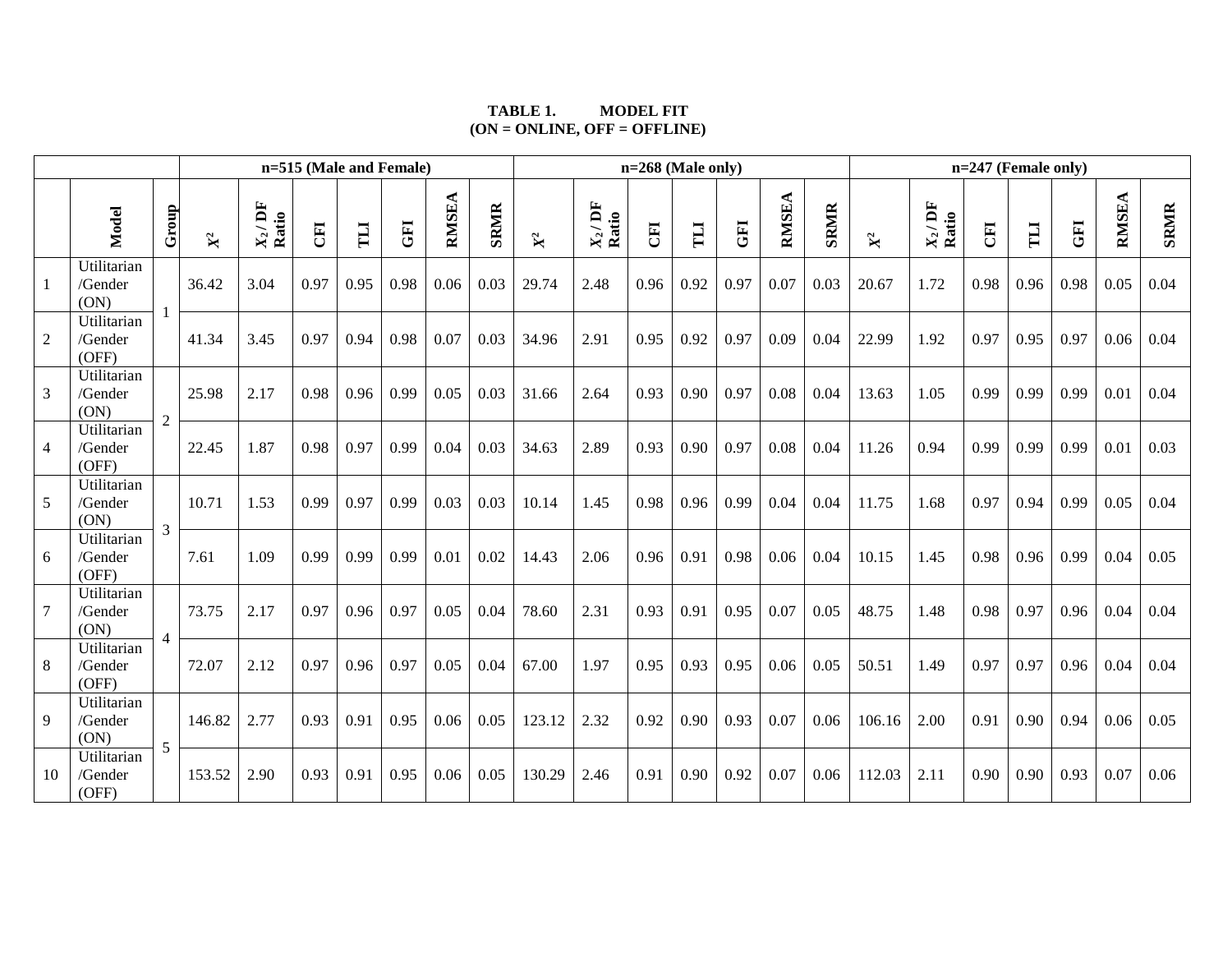|                |                                                                                                                                   | n=515 (Male/Female) |                | $n=268$ (Male) |                     | $n=247$ (Female) |              |                  |                |              |
|----------------|-----------------------------------------------------------------------------------------------------------------------------------|---------------------|----------------|----------------|---------------------|------------------|--------------|------------------|----------------|--------------|
|                | <b>Hypothesis</b>                                                                                                                 | $\mathbf A$         | $\mathbf R$    |                | $\mathbf A$         | $\mathbf R$      |              | $\mathbf{A}$     | $\bf R$        |              |
| $H_1$          | Utilitarian shopping motivation online has a<br>significant effect on gender (online).                                            | 3                   | $\overline{2}$ | $\mathsf{A}$   | $\Omega$            | 5                | $\mathbf{R}$ | 5                | $\Omega$       | $\mathbf{A}$ |
|                | Product Group                                                                                                                     | 1, 2, 5             | 3, 4           |                |                     | <b>ALL</b>       |              | 1, 2, 3, 4, 5    |                |              |
| H <sub>2</sub> | Gender (online) has a significant effect on<br>purchase intentions online.                                                        | $\overline{2}$      | 3              | A              | 3                   | $\overline{2}$   | A            | $\overline{4}$   | $\mathbf{1}$   | A            |
|                | Product Group                                                                                                                     | 1, 5                | 2, 3, 4        |                | 3, 4,<br>5          | 1, 2             |              | 1, 3, 4, 5       | 2              |              |
| $H_3$          | Utilitarian shopping motivation online has a<br>significant effect on purchase intentions<br>online mediated by gender (online).  | 2                   | 3              | A              | $\Omega$            | 5                | $\mathbf{R}$ | 4                | $\mathbf{1}$   | $\mathsf{A}$ |
|                | Product Group                                                                                                                     | 1, 5                | 2, 3, 4        |                |                     | <b>ALL</b>       |              | 1, 3, 4, 5       | $\mathfrak{D}$ |              |
| $H_4$          | Utilitarian shopping motivation online has a<br>significant effect on purchase intentions<br>online.                              | 3                   | $\overline{2}$ | A              | 2                   | 3                | $\mathbf{A}$ | $\boldsymbol{0}$ | 5              | $\mathbf{R}$ |
|                | Product Group                                                                                                                     | 1, 2, 3             | 4, 5           |                | 1, 2                | 3, 4,<br>5       |              |                  | <b>ALL</b>     |              |
| $H_5$          | Utilitarian shopping motivation online has a<br>significant effect on gender (offline).                                           | $\Omega$            | 5 <sup>5</sup> | $\mathbf{R}$   | $\overline{3}$      | 2                | $\mathbf{A}$ | $\mathbf{0}$     | 5              | $\mathbf{R}$ |
|                | Product Group                                                                                                                     |                     | <b>ALL</b>     |                | 1, 4,<br>5          | 2, 3             |              |                  | <b>ALL</b>     |              |
| H <sub>6</sub> | Gender (offline) has a significant effect on<br>purchase intentions online.                                                       | $\mathbf{1}$        | $\overline{4}$ | A              | 5 <sup>5</sup>      | $\overline{0}$   | $\mathbf{A}$ | 5                | $\overline{0}$ | A            |
|                | Product Group                                                                                                                     | $\mathbf{1}$        | 2, 3, 4,<br>5  |                | 1, 2,<br>3, 4,<br>5 |                  |              | 1, 2, 3, 4, 5    |                |              |
| H <sub>7</sub> | Utilitarian shopping motivation online has a<br>significant effect on purchase intentions<br>online mediated by gender (offline). | $\mathbf{0}$        | 5              | R              | $\overline{4}$      | 1                | A            | $\mathbf{0}$     | 5              | $\mathbf{R}$ |
|                | Product Group                                                                                                                     |                     | <b>ALL</b>     |                | 1, 2,<br>4, 5       | 3                |              |                  | <b>ALL</b>     |              |
| $H_8$          | Utilitarian shopping motivation online has a<br>significant effect on purchase intentions<br>online.                              | 3                   | $\overline{2}$ | A              | $\overline{2}$      | 3                | $\mathbf{A}$ | $\mathbf{1}$     | $\overline{4}$ | A            |
|                | Product Group                                                                                                                     | 1, 2, 3             | 4, 5           |                | 1, 2                | 3, 4,<br>5       |              | $\overline{2}$   | 1, 3,<br>4, 5  |              |

# **TABLE 2. HYPOTHESIS CONCLUSIONS: MALE/FEMALE, MALE AND FEMALE (A=ACCEPT, R=REJECT)**

# **REFERENCES**

Achrol, R., & Kotler, P. (2012). Frontiers of the marketing paradigm in the third millennium. *Journal of the Academy of Marketing Science*, *40 (1)*, 35-52.

Arbuckle, J. L. (2010). *Amos 19 User's Guide*. Chicago, IL.

Alreck, P., & Settle, R. B. (2002). Gender effects on internet, catalogue and store shopping. *Journal of Database Marketing, 9 (2)*, 150-162.

Anderson, K. L. (1986). Androgyny, flexibility, and individualism. *Journal of Personality Assessment, 50 (2)*, 265-278.

Argo, J. J., White, K., & Dahl, D. W. 2006. Social comparison theory and deception in the interpersonal exchange of consumption information. *Journal of Consumer Research, 33 (1)*, 99-108.

Avery, J. J. (2012). Defending the markers of masculinity: Consumer resistance to brand gender-bending. *International Journal of Research in Marketing*, forthcoming. Retrieved April 23, 2012 from [http://ssrn.com/abstract=1088802.](http://ssrn.com/abstract=1088802)

Babin, B. J., Darden, W. R., & Griffin, M. (1994). Work and/or fun: Measuring hedonic and utilitarian shopping value. *Journal of Consumer Research, 20 (4)*, 644-656.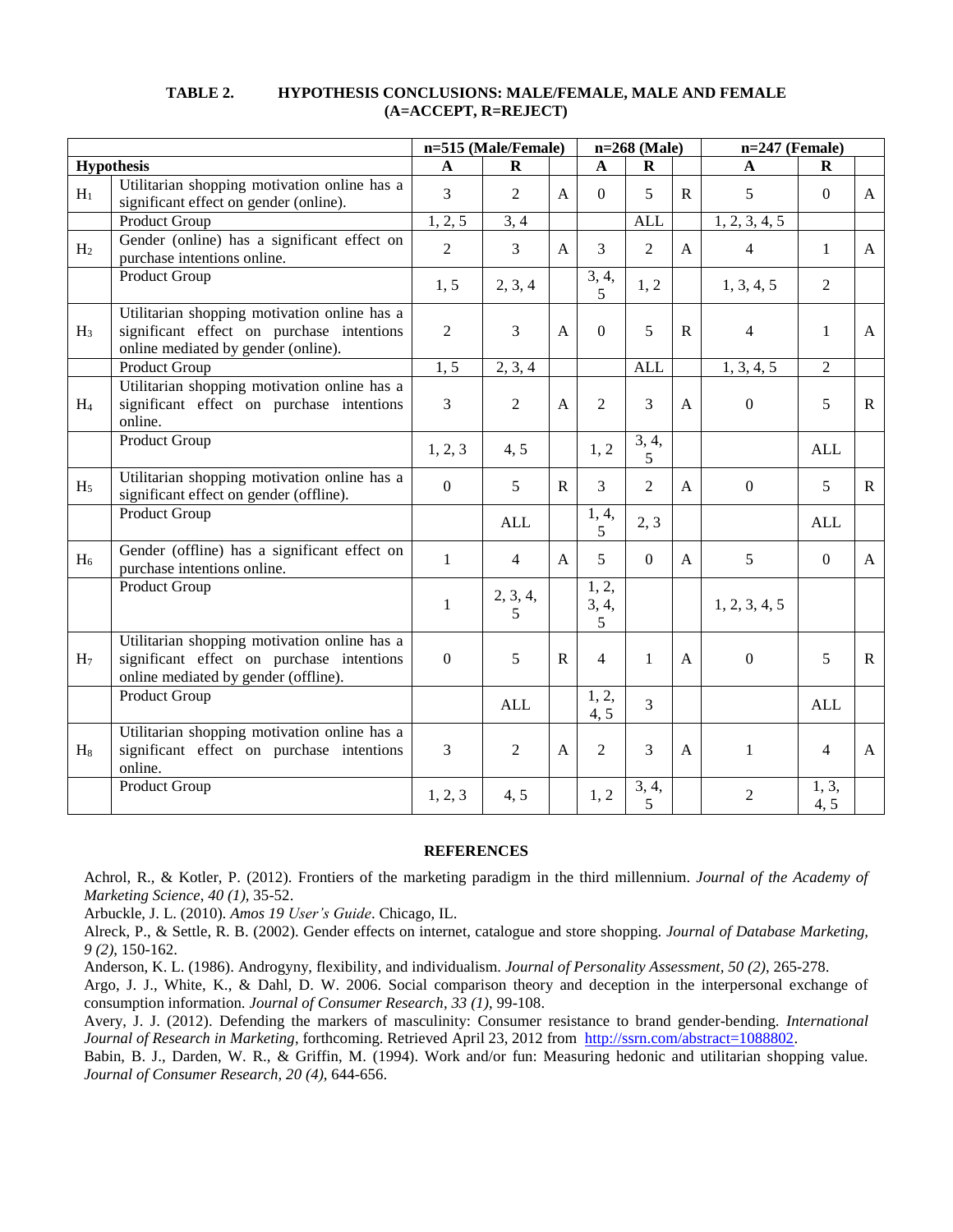Bacon, D. R., (1995). Composite Reliability in Structural Equations Modeling. *Educational and Psychological Measurement, 55 (3)*, 394-406.

Bagozzi, R. P., & Youjae, Yi. (2012). Specification, evaluation, and interpretation of structural equation models. *Journal of the Academy of Marketing Science, 40 (1),* 8-34.

Bardhi, F., & Arnould, E. J. (2005). Thrift shopping: Combining utilitarian thrift and hedonic treat benefits. *Journal of Consumer Behaviour, 4 (4)*, 223-233.

Baumgartner H., & Homburg C. 1996. Applications of structural equation modeling in marketing and consumer research: A Review. *International Journal of Research in Marketing, 13 (2)*, 139-161.

Beere, C. A. (1990). *Sex and gender issues: A handbook of tests and measures*. New York: Greenwood Press.

Bem, S. L. (1974). The Measurement of Psychological Androgyny. *Journal of Consulting and Clinical Psychology, 42,* 155- 162.

Bentler, P. M., (1990). Comparative fit indexes in structural models. *Psychological Bulletin, 107,* 238-246.

Berger, P., & Luckmann, T. (1967). *The social construction of reality: A treatise on the sociology of knowledge*. London: Penguin.

Bettany, S., Dobscha, S., Prothero, A., & O'Malley, L. (2010). Moving beyond binary opposition: Exploring the tapestry of gender in consumer research and marketing. *Marketing Theory, 10 (1),* 3-28.

Brakus, J. J., Schmitt, B. H., & Zarantonello, L. (2009). Brand experience: What is it? How is it measured? Does it affect loyalty? *Journal of Marketing, 73 (3)*, 52-68.

Brown, J., Broderick, A. J., & Lee, N. (2007). Word of mouth communication within online communities: Conceptualizing the online social network. *Journal of Interactive Marketing, 21 (3)*, 2-20.

Browne, M. W., & Cudeck, R. (1993). Alternative Ways of assessing Model Fit. In Bollen, K. A., & Long, J. S. (Eds.), *Testing Structural Equation Models*. Sage, Newbury Park, CA, pp. 136–162.

Buttle, F., & Coates, M. (1984). Shopping Motives. *Service Industries Journal, 4 (1)*, 71-81.

Caterall, M., & Maclaran, P. (2002) Gender perspectives in consumer behaviour: An overview and future directions. *The Marketing Review, 2 (4),* 405-425.

Chen, L. C. P., Davies, A., & Elliott, R. (2002). Limits to ludic gaps: Gender and identity in a different cultural context. In P. Maclaran and E. Tissier-Desbordes (Eds.). *6th Conference on Gender, Marketing, and Consumer Behavior*, June. Dublin: Association For Consumer Research.

Childers, T.L., Carr, C. L., Peck, J., & Carson, S. (2001). Hedonic and utilitarian motivations for online retail shopping behaviour. *Journal of Retailing, 77 (4)*, 511-535.

Chin, W. W. (1998). The partial least squares approach for structural equation modeling. In: Macoulides, G. A. (Ed.), *Modern Methods for Business Research*. (pp. 295-336). Mahwah, NJ: Lawrence Erlbaum Associates.

Cleveland, M., Babin, B J., Laroche, M., Ward, P., & Bergeron, J. (2006). Information search patterns for gift purchases: A cross-national examination of gender differences. *Journal of Consumer Behaviour, 3 (1)*, 1479-1838.

Danaher, P. J., Wilson, I. W., & Davis, R.A. (2003). A comparison of online and offline consumer brand loyalty. *Marketing Science, 22 (4)*, 461–476.

Davis, R., Buchanan-Oliver, M,, & Brodie R. J. (2000). Retail service branding in electronic-commerce environments. *Journal of Service Research, 3 (2)*, 178-186.

Davis, R. A., & Sajtos, L. (2008). Measuring consumer interactivity in response to campaigns coupling mobile and television media. *Journal of advertising Research, 48 (3)*, 375-391.

Dholakia, R. R. (1999). Going shopping: Key determinants of shopping behaviors and motivations. *International Journal of Retail and Distribution. 27, 4*, 154-163.

Dholakia, R. R., & Chiang, K. (2003) Factors driving consumer intention to shop online: An empirical investigation. *Journal of Consumer Psychology, 13, (1-2)*, 177-183.

Dittmar, H., Long, K., & Meek, R. (2004). Buying on the internet: Gender differences in on-line and conventional buying motivations. *Sex Roles,50, (5-6),* 423-444.

Dobscha, S (2003). Introducing gender into the analysis of techno-consumption. *Advances in Consumer Research. 30,* 91-93.

Fornell, C., & Larcker, D.F. (1981). Evaluating structural Equation models with unobservable variables and measurement error. *Journal of Marketing Research 18*, 39-50.

Gentry, J. W., Commuri, S., & Jun, S. (2003). Review of literature on gender in the family. *Academy of Marketing Science Review, 1*, 1-18.

Gentry, J.W., & Harrison, R. (2010). Is advertising a barrier to male movement toward gender change? *Marketing Theory, 10 (1)*, 74-96.

Holbrook, M.B., & Hirschman, E.C. (1982). The experiential aspects of consumption: consumer fantasies, feelings, and fun. *Journal of Consumer Research, 9 (2),* 132-140.